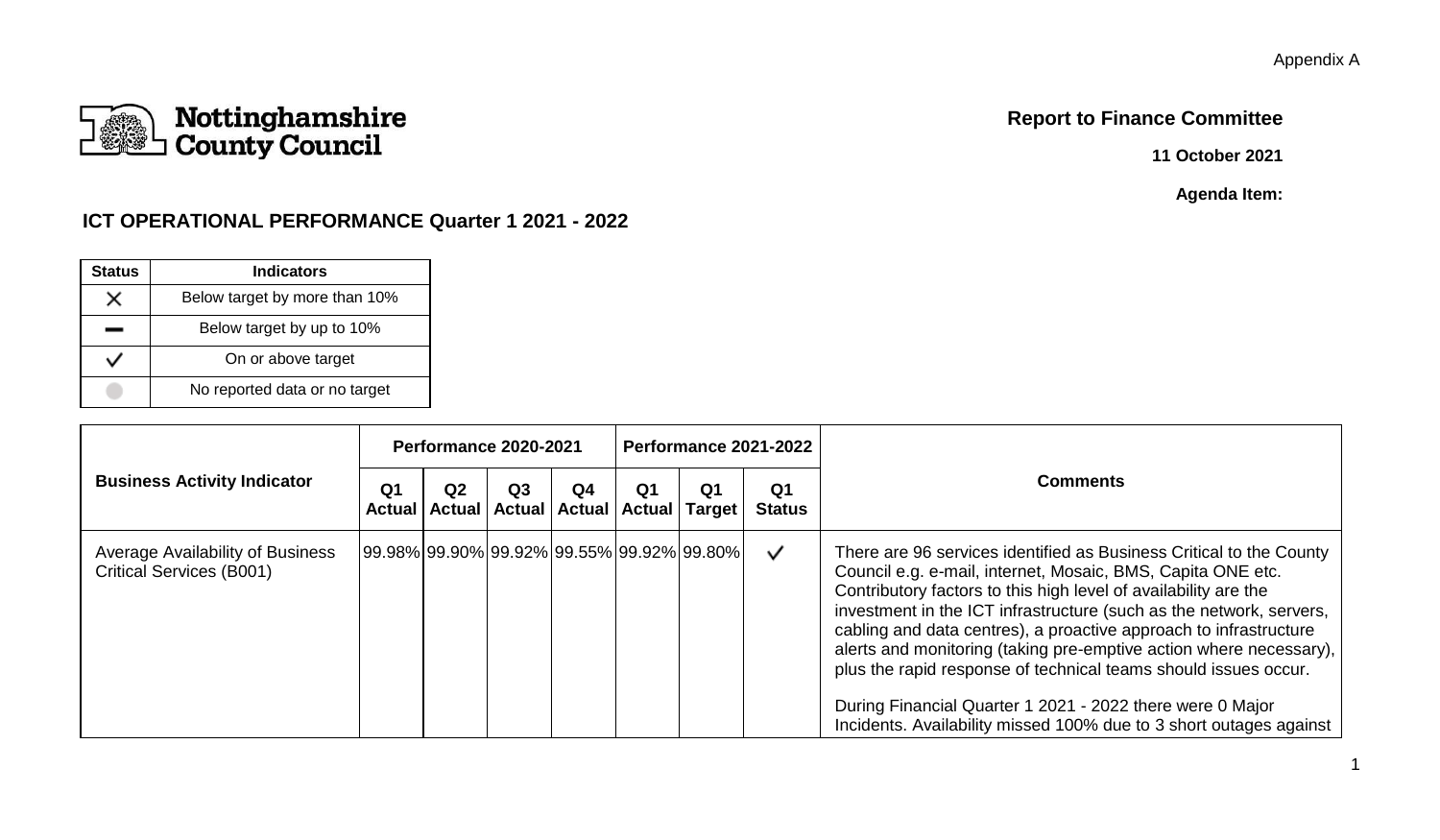|                                                       |        |      |                                           |  |                             |              | 'HAMS (confirm)', 2 short outages against 'Exchange' and single<br>short outages against 'BMS', 'Cash Tranche', 'Central Scan and<br>Capture', 'Democratic Services', 'GovService', 'Hybrid Mail',<br>'Libraries', 'Wisdom', 'Intranet', 'Mosaic', 'Public Website', 'Schools<br>Portal', 'CAD' and 'Windows Smartphones'.                                                                                                                                                                                                                                                                                                                                                                                                                                                                                                                          |
|-------------------------------------------------------|--------|------|-------------------------------------------|--|-----------------------------|--------------|-----------------------------------------------------------------------------------------------------------------------------------------------------------------------------------------------------------------------------------------------------------------------------------------------------------------------------------------------------------------------------------------------------------------------------------------------------------------------------------------------------------------------------------------------------------------------------------------------------------------------------------------------------------------------------------------------------------------------------------------------------------------------------------------------------------------------------------------------------|
| Percentage of Incidents Resolved<br>within SLA (B009) |        |      | 94.15% 94.02% 94.31% 90.74% 92.88% 92.00% |  |                             | $\checkmark$ | This indicator assesses the performance of the ICT function in<br>restoring service and responding to incidents reported to the<br>Service Desk.<br>During Financial Quarter 1 2021 - 2022 we closed 7860 incidents<br>of which 7300 were closed within the assigned Service Level<br>Agreement displaying improvement on the previous quarter and<br>returning performance to the expected levels. SLA performance<br>continues to be maintained and improved through sustaining<br>targeted focus on effective incident management.                                                                                                                                                                                                                                                                                                               |
| Percentage of Successful<br>Changes (B032)            | 98.41% | 100% |                                           |  | 99.48% 97.67% 99.18% 98.00% | $\checkmark$ | The ICT Change Management process aims to ensure that<br>upgrades and new services are implemented without any negative<br>impact on service provision and ensure that all changes to<br>Business-Critical services have been comprehensively planned,<br>tested and authorised before being carried out.<br>This quarter 243 changes have been completed successfully with 2<br>reporting failures against Non-Standard changes.<br>The first failure related to slower than anticipated network speeds<br>after migration of our internet service to a new supplier. It was felt<br>that higher speed results would provide more confidence and thus<br>rolled back with no additional impact on services.<br>The second failure related to data centre consolidation work to<br>update link patches with the benefit to increase throughput from |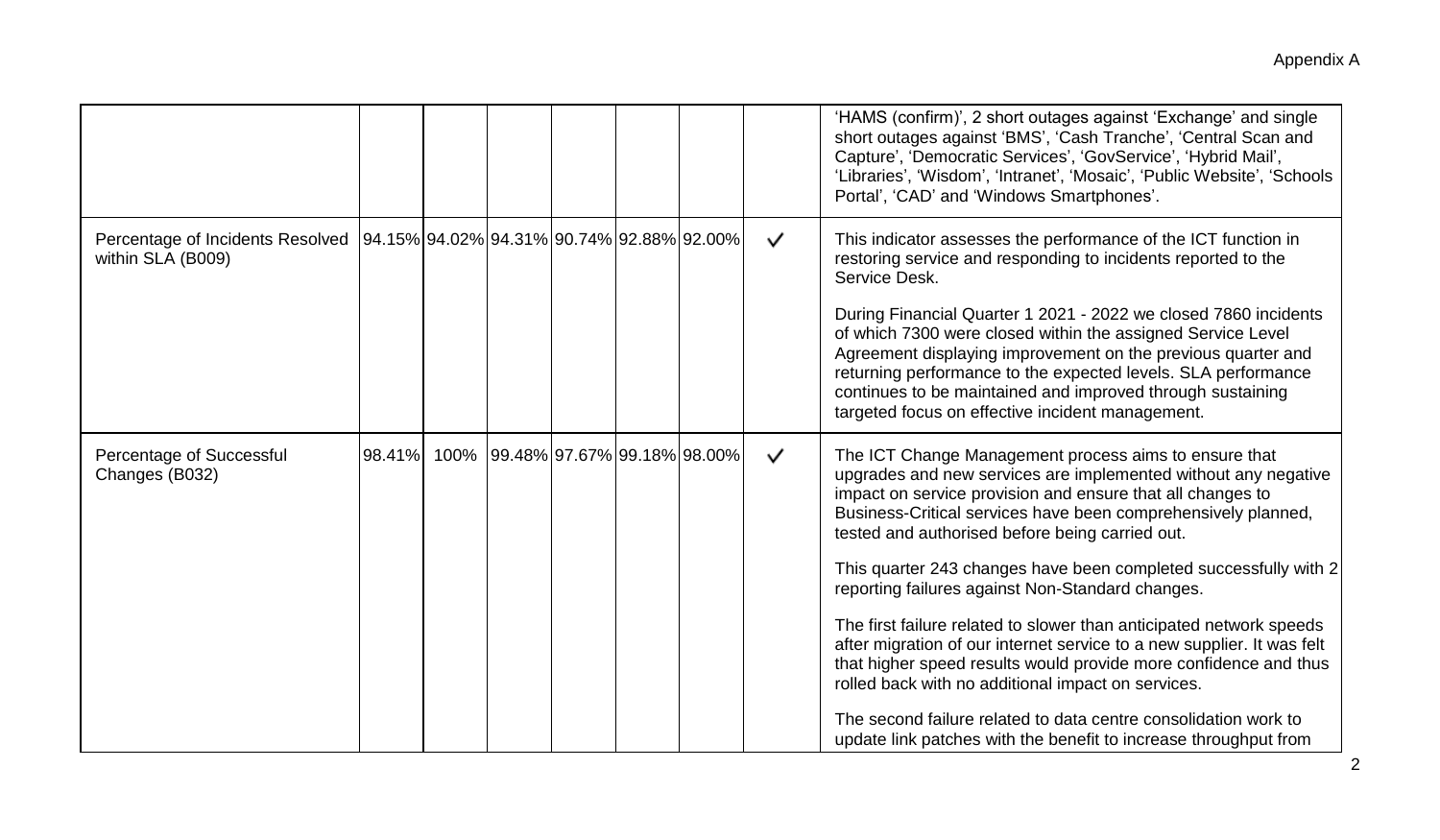|                                                              |                                           |  |  |              | 10GB to 25GB per second. It was identified that connector types<br>were incompatible and subsequently backed out. There was no<br>outage or impact on services throughout.                                                                                                                                                                                                                                                                                                                                                                                                                                                                                                                                                             |
|--------------------------------------------------------------|-------------------------------------------|--|--|--------------|----------------------------------------------------------------------------------------------------------------------------------------------------------------------------------------------------------------------------------------------------------------------------------------------------------------------------------------------------------------------------------------------------------------------------------------------------------------------------------------------------------------------------------------------------------------------------------------------------------------------------------------------------------------------------------------------------------------------------------------|
| Percentage of Mobile Devices<br>Within the ICT Estate (B062) | 80.43% 82.12% 82.49% 83.42% 85.17% 85.00% |  |  | $\checkmark$ | Laptop and tablet computer devices now account for just over 85%<br>of our computer estate.<br>At the end of Financial Quarter 1 2021 - 2022 there were 8088<br>supported desktops, laptops and tablet devices within the estate.<br>6889 of these are considered "Mobile Devices".<br>The Coronavirus pandemic has resulted in the acceleration of<br>further desktop devices being replaced with more effective tablet<br>and laptop offerings to enable a more flexible approach to working.<br>However, it is now projected we are reaching a plateau for this Key<br>Performance Indicator and are unlikely to see further increase due<br>to an ongoing requirement for a small portion of desktop devices<br>within our estate. |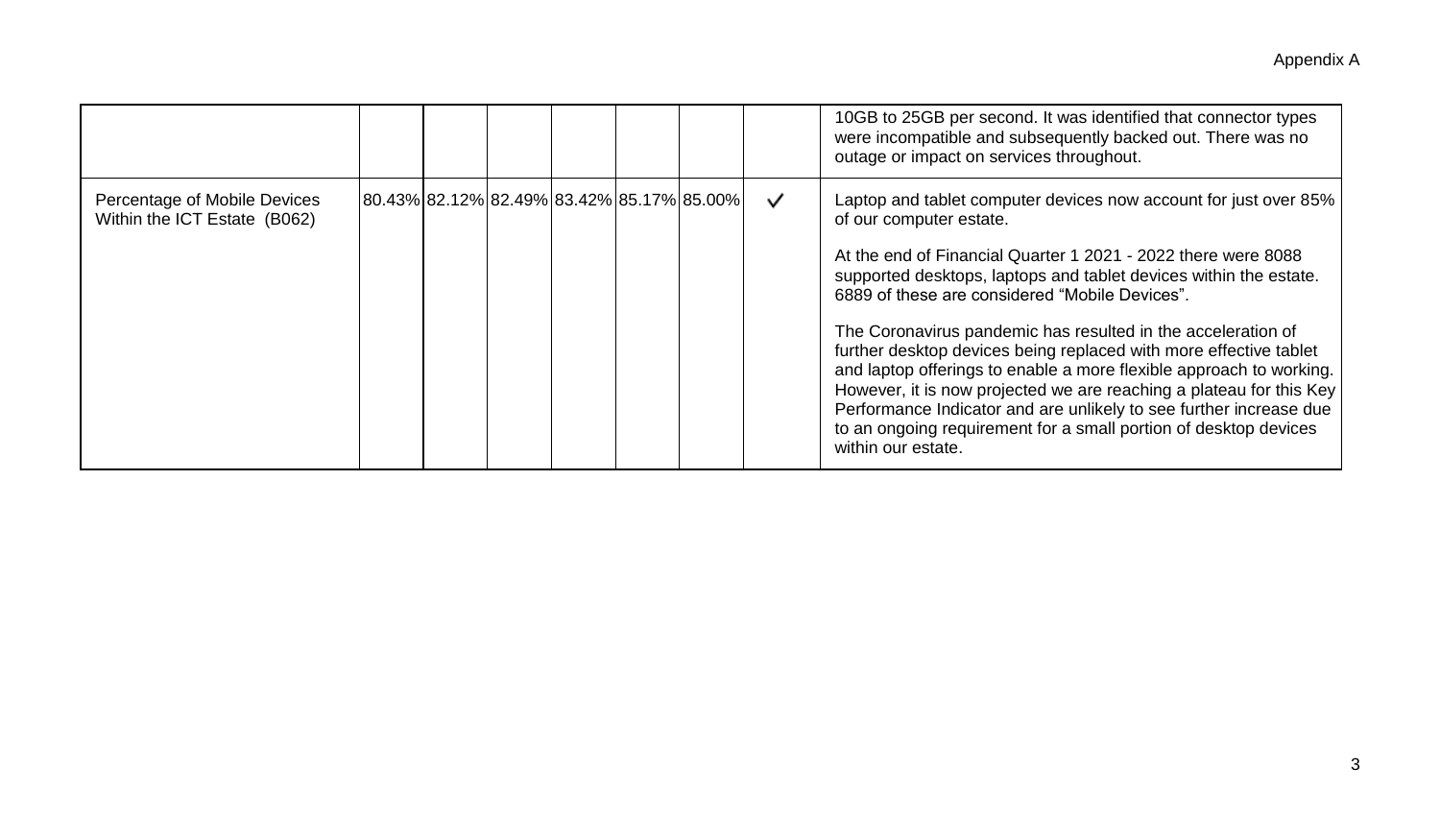|                                                                                |                                 | Performance 2020-2021                     |                     |                                 |                                 | Performance 2021-2022           |                                 |                                                                                                                                                                                                                                                                                                                                                                                                                                                                                                                                                                                               |
|--------------------------------------------------------------------------------|---------------------------------|-------------------------------------------|---------------------|---------------------------------|---------------------------------|---------------------------------|---------------------------------|-----------------------------------------------------------------------------------------------------------------------------------------------------------------------------------------------------------------------------------------------------------------------------------------------------------------------------------------------------------------------------------------------------------------------------------------------------------------------------------------------------------------------------------------------------------------------------------------------|
| <b>Customer Activity Indicator</b>                                             | Q <sub>1</sub><br><b>Actual</b> | Q2<br><b>Actual</b>                       | Q3<br><b>Actual</b> | Q <sub>4</sub><br><b>Actual</b> | Q <sub>1</sub><br><b>Actual</b> | Q <sub>1</sub><br><b>Target</b> | Q <sub>1</sub><br><b>Status</b> | <b>Comments</b>                                                                                                                                                                                                                                                                                                                                                                                                                                                                                                                                                                               |
| <b>Average Customer Satisfaction</b><br>Score (Corporate Support)<br>(C001A01) | 4.82                            | 4.82                                      | 4.78                | 4.77                            | 4.81                            | 4.50                            | $\checkmark$                    | Consistent performance is being maintained through ensuring<br>and promoting high standards across all teams. The continued<br>use of additional quality assurance processes, including a<br>customer feedback loop, has further aided performance.<br>We're seeing the highest performance for Customer Satisfaction<br>ever reached and several factors are believed to be influencing<br>the trend. These include the stability of the team, increased<br>knowledge regarding the services we support and the maturity of<br>the Quality Assurance process in place to improve the overall |
|                                                                                |                                 |                                           |                     |                                 |                                 |                                 |                                 | customer journey.                                                                                                                                                                                                                                                                                                                                                                                                                                                                                                                                                                             |
| - Average Customer Satisfaction<br>Score (Schools) (C002A01)                   | 4.95                            | 4.99                                      | 4.84                | 4.94                            | 4.89                            | 4.50                            | $\checkmark$                    | The dedicated Schools team continue to achieve high levels of<br>customer satisfaction with continued positive feedback received<br>from customers.                                                                                                                                                                                                                                                                                                                                                                                                                                           |
|                                                                                |                                 |                                           |                     |                                 |                                 |                                 |                                 | We've seen a slight reduction in performance this quarter<br>although far exceeding target with close to maximum satisfaction<br>of 4.89 out of 5.0.                                                                                                                                                                                                                                                                                                                                                                                                                                          |
| Percentage of 1st Call<br>Resolutions (C010)                                   |                                 | 72.86% 74.43% 73.07% 73.77% 75.71% 50.00% |                     |                                 |                                 |                                 | $\checkmark$                    | First call resolution measures the effectiveness of the Service<br>Desk at first point of call. The 50% target of incidents resolved at<br>1st point of call is a balance of being able to manage the call<br>volumes through the desk and maintaining a high percentage<br>success rate within the call-time allocated to each call (6<br>minutes).                                                                                                                                                                                                                                          |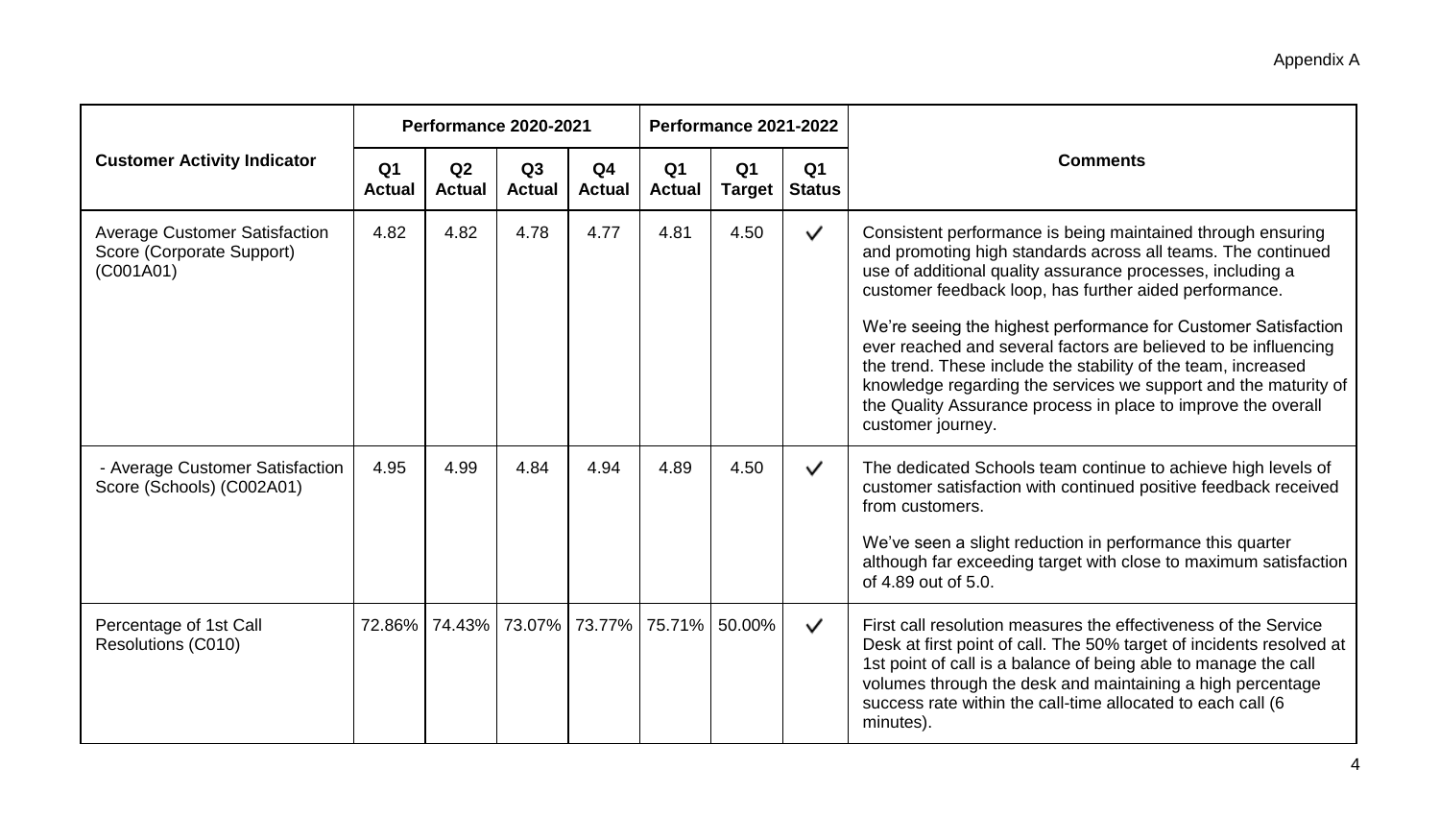|                                       |                                                       |       |       |       |       |        |              | During the 1st quarter the Customer Support team received<br>10,479 customer calls with a further 166 from our VIPs. In<br>addition, 6,467 emails were received, and 120 webchats<br>completed.                                                                                 |
|---------------------------------------|-------------------------------------------------------|-------|-------|-------|-------|--------|--------------|---------------------------------------------------------------------------------------------------------------------------------------------------------------------------------------------------------------------------------------------------------------------------------|
|                                       |                                                       |       |       |       |       |        |              | The constant work on quality, centralised knowledge storage and<br>staff training is clearly delivering excellent results. During the 1st<br>quarter there were 5573 potential first time fixes and 4219 were<br>fixed first time.                                              |
| Average Call Duration (C011)          | 00:06:54 00:06:19 00:06:13 00:05:56 00:06:27 00:06:00 |       |       |       |       |        | -            | To manage call volumes and achieve a lower call abandonment<br>rate, a target of 6 minutes (ICT industry practice) is allocated to<br>each call to the first line Service Desk.                                                                                                 |
|                                       |                                                       |       |       |       |       |        |              | During the 1st quarter there were 10,645 customer calls<br>received. The total duration of these calls was 1145 hours or<br>47.69 days. The duration is measured from the engineer point of<br>view and only includes time that the engineer spends talking to<br>the customer. |
|                                       |                                                       |       |       |       |       |        |              | Due to the large numbers of customers working from home, more<br>time is being apportioned to the duration of telephone calls in<br>order to provide higher levels of direct assistance around home<br>working. This has resulted in an ongoing failure to meet this<br>target. |
| Percentage of Calls Dropped<br>(C014) | 4.17%                                                 | 3.49% | 7.22% | 5.49% | 9.87% | 10.00% | $\checkmark$ | This measures the proportion of calls unanswered by the Service<br>Desk and significant improvements have been made throughout<br>the last 5 year in call handling management to be consistently<br>achieving this target.                                                      |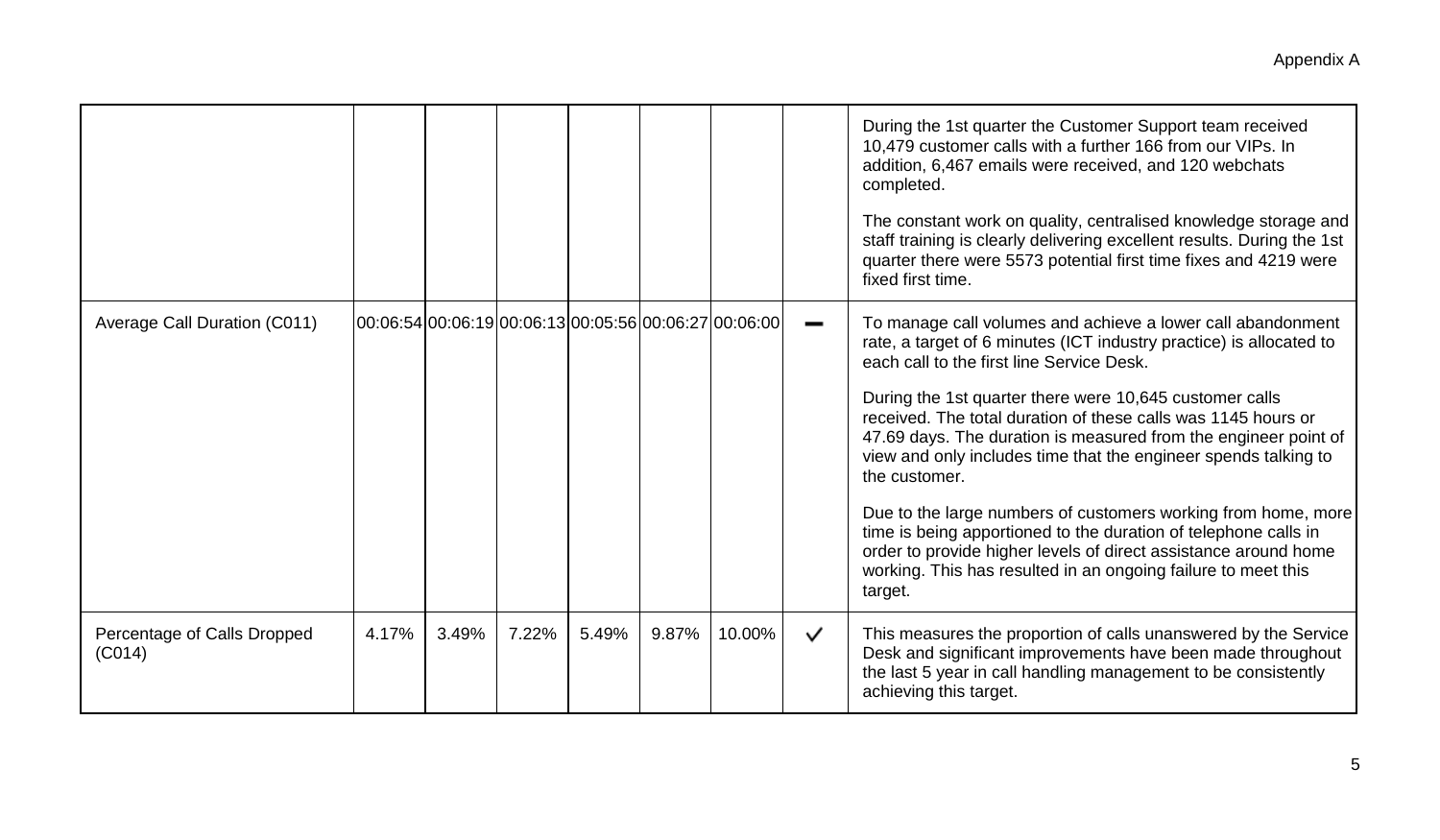|  |  |  |  | The Customer Support team are continuing to meet this target<br>while also maintaining the extended call duration. The<br>percentage of calls abandoned during this period is based on<br>receiving a total of 10,645 customer calls with 1059 of these not<br>reaching the Customer Support teams, 28 being calls received<br>from VIPs. |
|--|--|--|--|-------------------------------------------------------------------------------------------------------------------------------------------------------------------------------------------------------------------------------------------------------------------------------------------------------------------------------------------|
|  |  |  |  | From the total abandoned calls experienced, 612 were waiting for<br>over 30 seconds, 358 over 1 minutes and just 136 for over 2<br>minutes.                                                                                                                                                                                               |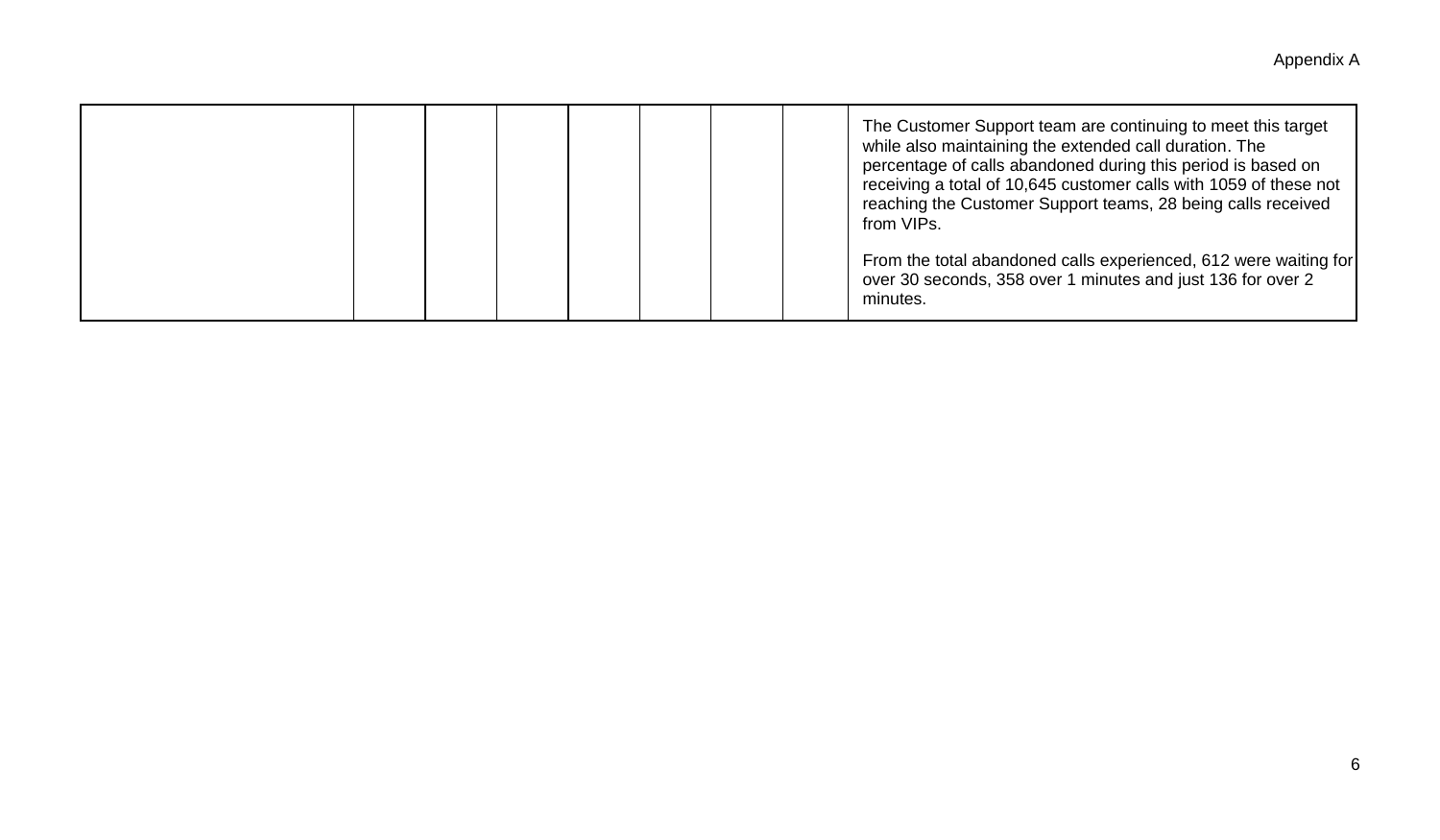|                                                                  |                                 | Performance 2020-2021 |                |                                                              |                |                | Performance 2021-2022           | <b>Comments</b>                                                                                                                                                                                                                                                                                                                                                                                                                                                                                                                      |
|------------------------------------------------------------------|---------------------------------|-----------------------|----------------|--------------------------------------------------------------|----------------|----------------|---------------------------------|--------------------------------------------------------------------------------------------------------------------------------------------------------------------------------------------------------------------------------------------------------------------------------------------------------------------------------------------------------------------------------------------------------------------------------------------------------------------------------------------------------------------------------------|
| <b>Staff Activity Indicator</b>                                  | Q <sub>1</sub><br><b>Actual</b> | Q <sub>2</sub>        | Q <sub>3</sub> | Q <sub>4</sub><br>Actual   Actual   Actual   Actual   Target | Q <sub>1</sub> | Q <sub>1</sub> | Q <sub>1</sub><br><b>Status</b> |                                                                                                                                                                                                                                                                                                                                                                                                                                                                                                                                      |
| Average Number of Training Days<br>Per Full Time Employee (S004) | 1.68                            | 3.08                  | 4.37           | 5.37                                                         | .53            | 0.75           | $\checkmark$                    | The annual target is 3 days formal training for each member of<br>staff and incorporates attending training courses, gaining internal<br>knowledge transfer/coaching across ICT and 'Computer Based<br>Training' for people studying/exams for various technology<br>disciplines.<br>The training score for this period calculates to 1.53 against the<br>0.75 target. The score equates to a quarterly total of 84 days<br>across ICT with the biggest single area being ICT Core with just<br>under 60 days of training completed. |